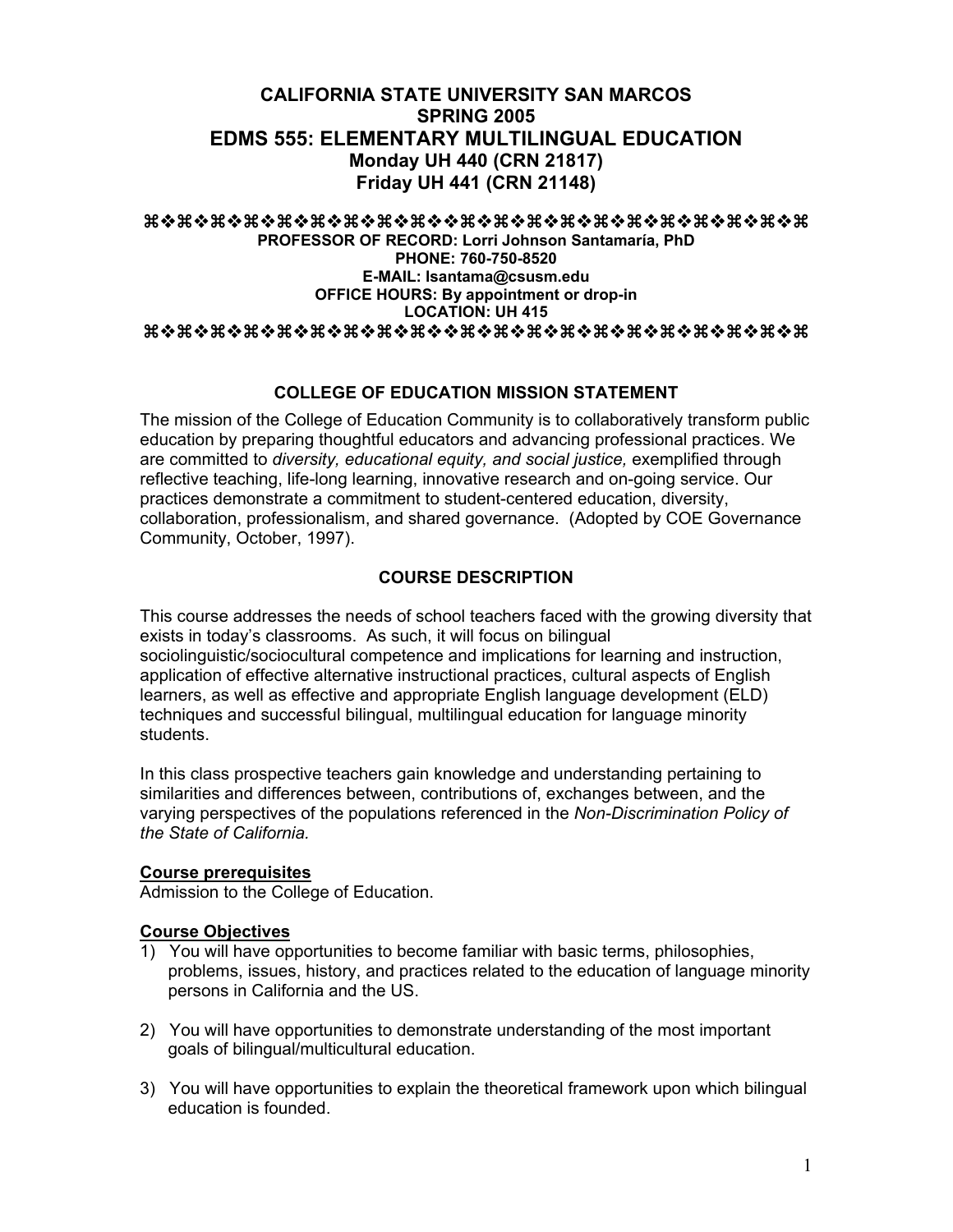- 4) You will have opportunities to demonstrate understanding of existing student identification, assessment, and language redesignation requirements for the state of California.
- 5) You will have opportunities to explain the connections between bilingual education, English as a second language, SDAIE and other pertinent methodologies.
- 6) You will demonstrate several models of multicultural education and their implications for curriculum, instruction, and educational policy.
- 7) You will have opportunities to explain the meaning of culture, differentiated index, the necessity for cultural convergence in schools, and other research-based related notions of multicultural education.
- 8) You will learn to develop and understand each individual student, create a more just and humane learning environment, and help students in their growth and development as human beings.

# **Unique Course Requirements**

Some assignments may incorporate experiences from your assigned student teaching school site.

### **Required Text**

Peregoy, S. F. & Boyle, O. F. (2005) *Reading, Writing, & Learning in ESL* (4<sup>th</sup>) Edition). Longman.

TaskStream account.

# **Authorization to Teach English Learners**

Beginning fall of 2002, CSUSM an early adopter of the new AB 2042 program standards, intends to prepare new teachers for the diversity of languages often encountered in California public school classrooms. The authorization to teach English learners is met through the infusion of content and experiences within the Multiple Subject Program, as well as additional coursework. Students successfully completing this program receive the Preliminary Multiple Subject Credential with authorization to teach English learners *(note: formerly called CLAD/ Approved vy the CCTC in SB 2042 Program Standards, August 2002*).

# **Teacher Performance Expectation (TPE) Competencies**

This course is designed to help teachers seeking the Multiple Subjects Credential to develop the skills, knowledge, and attitudes necessary to assist schools and districts in implementing effective programs for all students. The successful candidate will be able to merge theory and practice in order to realize a comprehensive and extensive educational program for all students. Look for the green TPEs embedded in your assignments and class work. You will be required to formally address the following TPEs in this course by writing task stream reflections on each as part of your final assignment: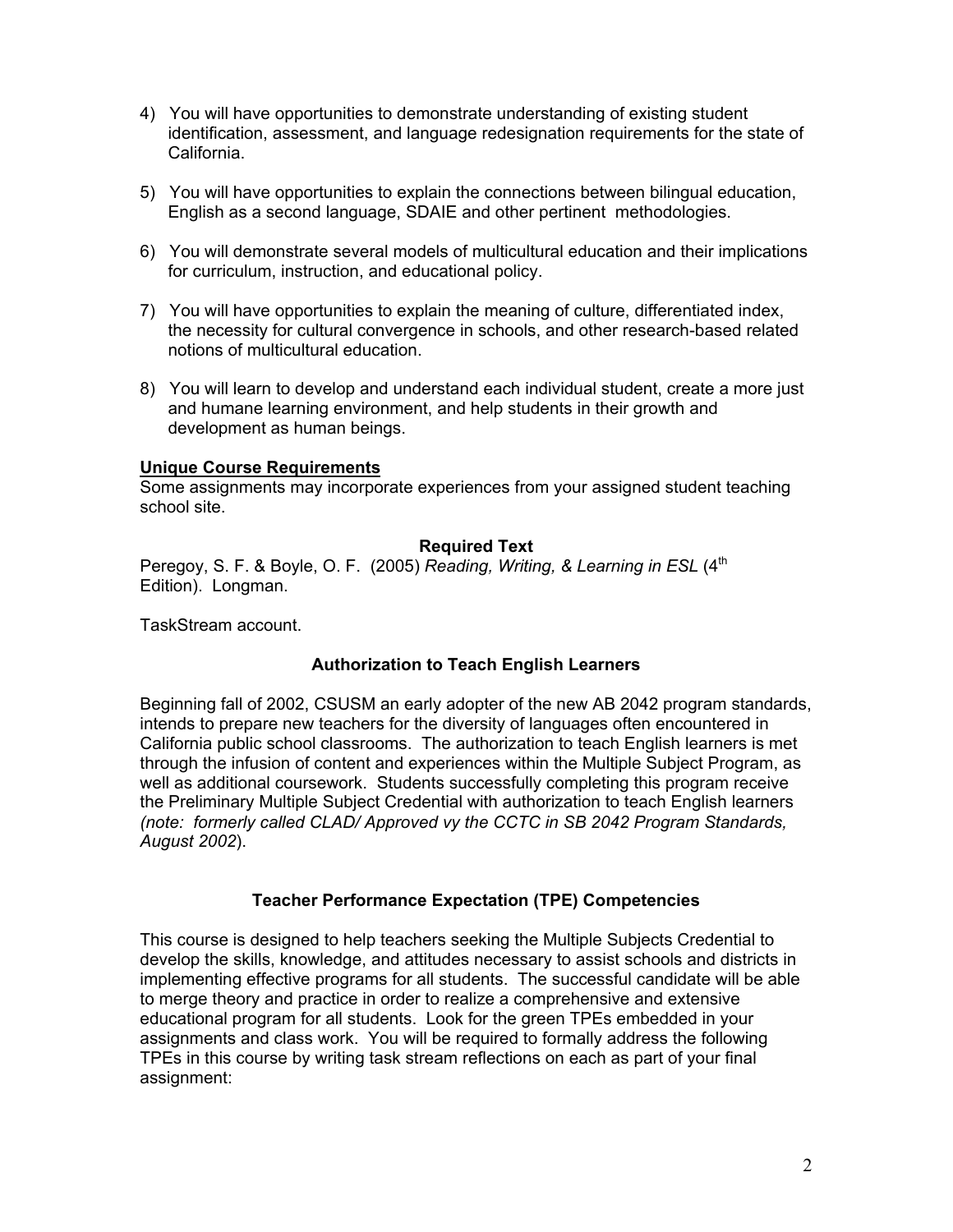### **Primary Emphasis TPE 7:** Teaching English Learners

#### **Secondary Emphasis:**

**TPE 15**: Social Justice and Equity

### **College of Education Attendance Policy**

Due to the dynamic and interactive nature of courses in the College of Education, all students are expected to attend all classes and participate actively. At a minimum, students must attend more than 80% of class time, or s/he *may not receive a passing grade* for the course at the discretion of the Professor*. Individual Professors may adopt more stringent attendance requirements.* Should the student have extenuating circumstances, s/he should contact the Professor as soon as possible. (*adopted by the COE Governance Community, December, 1997*). *NOTE: This means that if you miss three (3) classes you cannot receive a passing grade for this class!*

**Students with Disabilities Requiring Reasonable Accommodations**  Students must be approved for services by providing appropriate and recent documentation to the Office of Disable Student Services (DSS). This office is located in Craven Hall 5205, and can be contacted by phone at (760) 750-4905, or TTY (760) 750- 4909. Students authorized by DSS to receive reasonable accommodations should meet with their instructor during office hours or, in order to ensure confidentiality, in a more private setting.

# **Course Requirements**

*Assignments, DUE DATES, and Beginning Point Values* 

# 1. **Attendance, Disposition, and Class Participation 30 points**

First is the expectation that you will attend all class sessions and participate actively in class activities, group and individual sharing, and discussions. Remember, if you miss three class sessions (or more), you will automatically lose between 30 and 40 points, dropping your grade to the C range, based on the COE attendance policy. Attendance on WebCT will be taken as well as "in class" attendance. Your regular participation in this forum is as important as your physical attendance in class.

### 2. **Interactive Journals (3 @ 5 pts each)** *(Due:\* 2/4, 2/7; 2/18, 2/21; & 3 /4, 3/7)* **15 points** *Note: Dates listed are for both Monday and Friday classes. If the date falls on a Monday (or in one case a Thursday, it is for the Monday class. All other dates are for the Friday class.*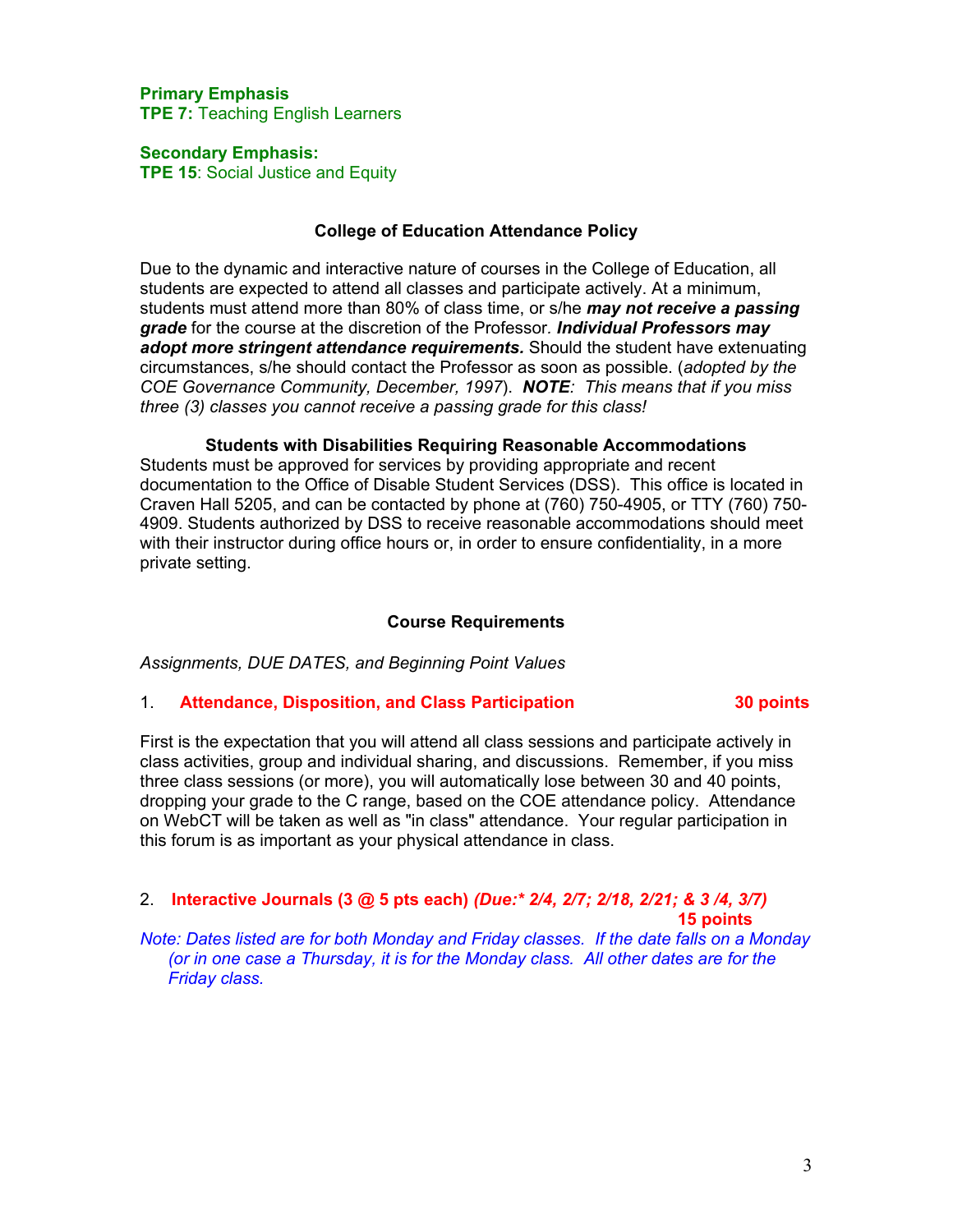Interactive journals are one way for learning communities to entertain and respond to questions, reflections, insights, or concerns regarding course content. They also facilitate relationships between students and professors. Your peers or course professor will respond to entries with clarifying questions to further your thinking process.

These journals will be kept between yourself and a colleague in the opposite cohort via e-mail.

The content will consist of 1 to 2 paragraph "conversations" based primarily on course readings and class discussions and will be maintained about every other week. Interactive journals may include the following:

- Summaries, descriptions, or reactions to the topics discussed in class or from readings reflecting understanding of key concepts. Both comments from professor and other students may be reflected in the reading logs.
- Meta-reflections and/or analysis of key concepts, particularly in terms of the connections that can be made between class discussions and teaching English language learners, with specific examples from student teaching experiences, school observations, or other personal experiences in diverse settings. It is critical that direct connections are made with teaching experiences in the form of anecdotes, case studies, or narratives.
	- Entries will be graded according to comprehensiveness, insightful connections, and "deep understanding" of the issues. Interactive journals should address instructional concerns, school structures, teaching strategies, and school environments related to social justice and equity in diverse settings. In addition to grading each entry, I will personally respond to 6 random entries per due date.

You are responsible for (1) self-assessment for each of your entries and (2) providing a printed version of each one of your entries/responses in your final learning portfolio (Due last class meeting).

# 3. **Teaching Methods Workshop** *(DUE: 2/28, 3/4; 5 pts individual, 10 pts group)* **15 points**

- For this assignment you will practice working in your SJ & E groups by preparing a UBD, SDAIE, Culturally Responsive Teaching, Standards for Effective Pedagogy, Differentiated Instruction, or Banks' 5 dimensions lesson for your peers using children's SJ & E literature based on SDAIE basics, class discussions, and reading materials assigned.
- Your groups will be responsible for modeling the assigned methods characteristics presented to the class thus far.

You are responsible for (1) working collaboratively with your colleagues, (2) demonstrating professional "teacher" behaviors (as taught in T & L class), (3) evaluating your peers' demonstrations, and (4) your self-evaluation as part of your final learning portfolio.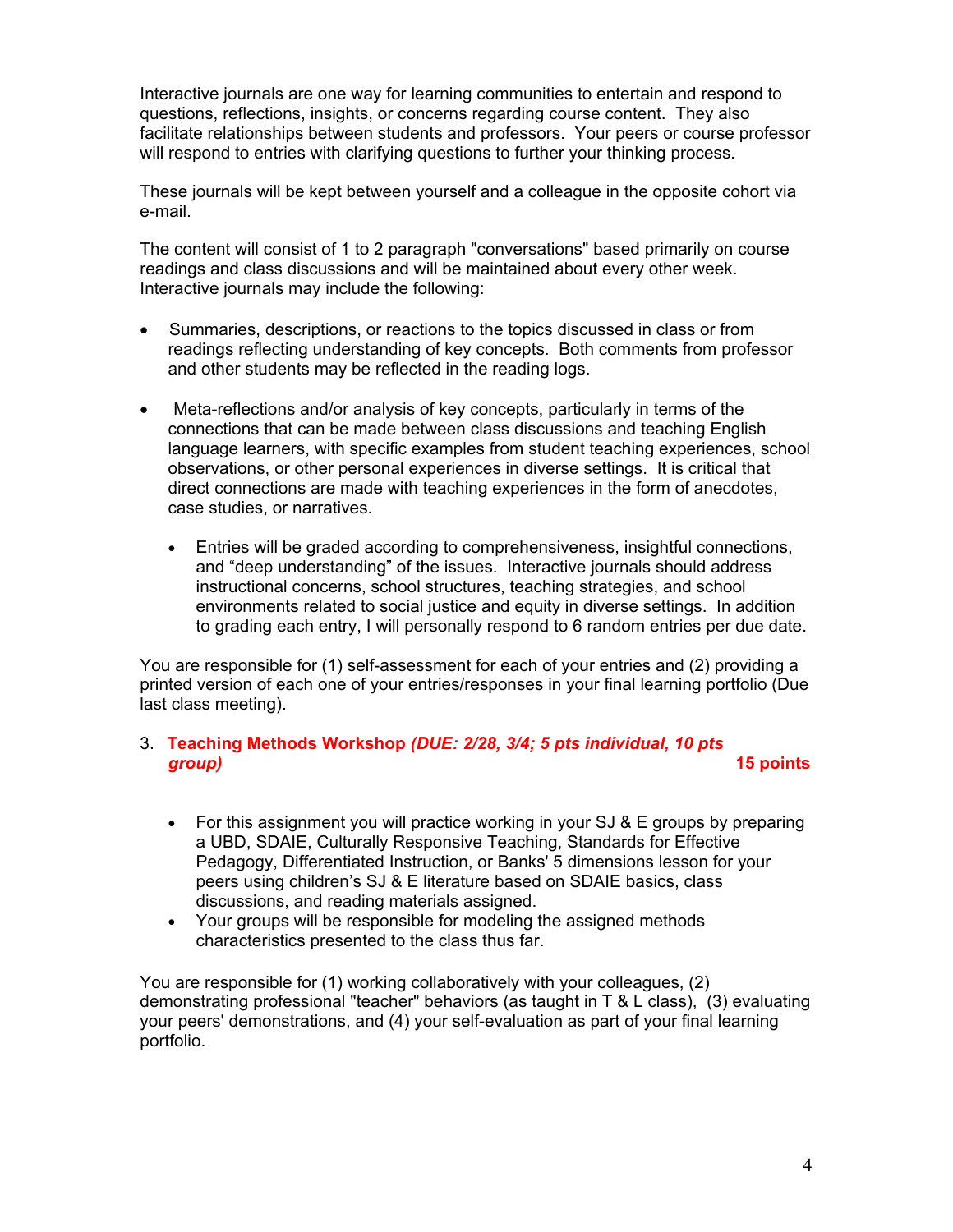# 4. **Multicultural/ Multilingual Research Review (written** *DUE: 2/14 & 2/18)*

#### **10 points**

- This assignment is to be completed in pairs or triads.
- For this assignment you are each to go to the CSUSM Library website, find and select two journal articles published in the last 5 years on Multicultural, Bilingual, or Multilingual Elementary Education. I will model this exercise in class.
- You will **read all two or three** articles and provide a **one page summary including a one paragraph reaction to each piece**.
- Refer to the APA website for correct electronic reference listing at http://www.apastyle.org/elecsource.html.
- As a group you will be expected to present a 5 minute quick-talk on **one of your articles** during the course of the semester.
- 5 points are allotted for each written review and 5 points are for your presentation.
- Following each presentation, your peers will assess your presentation quality and provide verbal feedback. I will provide immediate feedback as well.
- You will be **selected randomly** to present your articles **beginning January 31st**. **Please be prepared.**
- 5. **Literature-based Social Justice Thematic Unit (Written Due: 3/4, 3/7, Presentations 3 /4, 3/7 and 3/11 & 3/14) 30 points**

### **Part I: Critical Assessment Task (CATs) (15 pts)**

- In groups of 3-4 (NO EXCEPTIONS), you will have the opportunity to develop a literature-based social justice and equity thematic unit that will include appropriate literature selections reflecting multicultural perspectives for students in grades K-2, 3-6, or 7-8.
- Choose six powerful children's multicultural selections that should be the center of curriculum focused on social justice and equity issues for different times throughout a specified time of the year.
- This plan should include an **outline of how the multicultural books will be used throughout the specified time of the year** and a justification (explanation) of the selections made.
- At least three of the books must be bilingual (English and another language) with a brief discussion of how "primary language support" will be incorporated into the unit.
- Using the books as your foundation, write **four** detailed reading and writing lesson plans that will clearly delineate how every child will be successful by providing universal access to diverse students (e.g., gifted, English learners, special needs, non-readers, poor).
- **AT LEAST ONE LESSON MUST BE TOTALLY SDAIE IN NATURE.**
- Applying the CULTURALLY RESPONSIVE METHODOLOGY criteria discussed AND PRESENTED DURING THE WORKSHOP, include METHODS SPECIFIC activities in your comprehensive lesson plans, AND IDENTIFY THE METHOD USED.
- Ask yourselves the following questions about each one of your original lesson plans:
- Does the lesson use visuals, manipulatives, realia, drama, or other techniques that would facilitate understanding?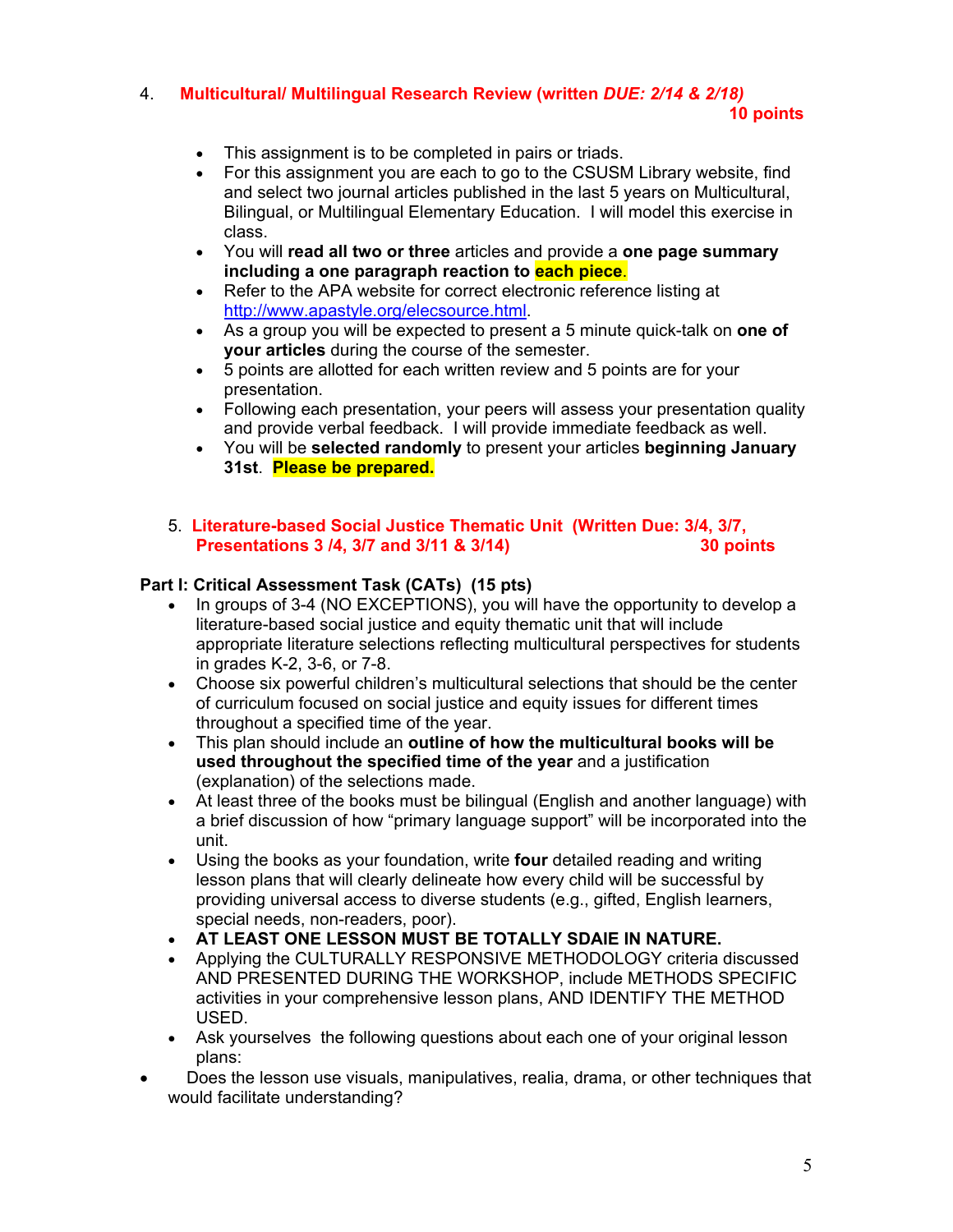- Does the lesson take into consideration the varying English proficiencies of language minority students?
- Do the lesson strategies incorporate group collaboration, cooperative learning activities, peer assistance, or other work-group techniques?
- Does the lesson incorporate the language and culture of language minority students?
- Is the curriculum reflected in the lesson challenging and not watered-down?
- Does the lesson include the 7-Intelligences and/or multiple modalities?
- Are the community/parents of English learners included in the unit of study?

# **The format of the literature-based social justice and equity thematic unit should include:**

- 1. Focus of the unit and brief summary of each book.
- 2. Grade level this unit is appropriate for.
- 3. Outline/plan of how the books will be used throughout the specified time of the year.
- 4. Reading and writing lesson plan that will identify standards being covered.
- 5. Identify Assessment strategies: How you will determine students learned what you intended (how you will assess them)?
- 6. Primary language support component of the unit plan.
- 7. Appropriate accommodations and support for the wide variety of students in CA classrooms (be specific).
- 8. A list of your books on the WebCT for your colleagues future use.

# **Part II: Roundtable Discussion and Presentation Sessions (30 minutes each group) (10 pts)**

Panel roundtables will be set up to provide space for each group to present/display their literature selections and/or units and Powerpoint lesson demonstrations (CATs). Other class members will listen/ participate to the discussions.

Note: Dr. Alice Quiocho has developed an excellent website with a bibliography of children's literature and multicultural books that could be a great resource for you (http://www.csusm.edu/Quiocho).

# **Part III: Self and Group Assessment (5 pts)**

As part of this assignment you will describe your role as an individual working as a group member including personal and group responsibilities. You will determine whether points should be deducted based on the quality of this culminating experience.

\_\_\_\_\_\_\_\_\_\_\_\_\_\_\_\_\_\_\_\_\_\_\_\_\_\_\_\_\_\_\_\_\_\_\_\_\_\_\_\_\_\_\_\_\_\_\_\_\_\_\_\_\_\_\_\_\_\_\_\_\_\_\_\_\_\_\_\_\_\_

100 points

# **Grading Standards**

In this class, all students begin with 100 points. Points will be deducted from your total, based on the quality of the work you turn in for each assignment.

In addition, all students are expected to participate in class activities and demonstrate reflective learning. It is important that students are well prepared for course sessions by completing the readings and assignments scheduled before class meetings. Unless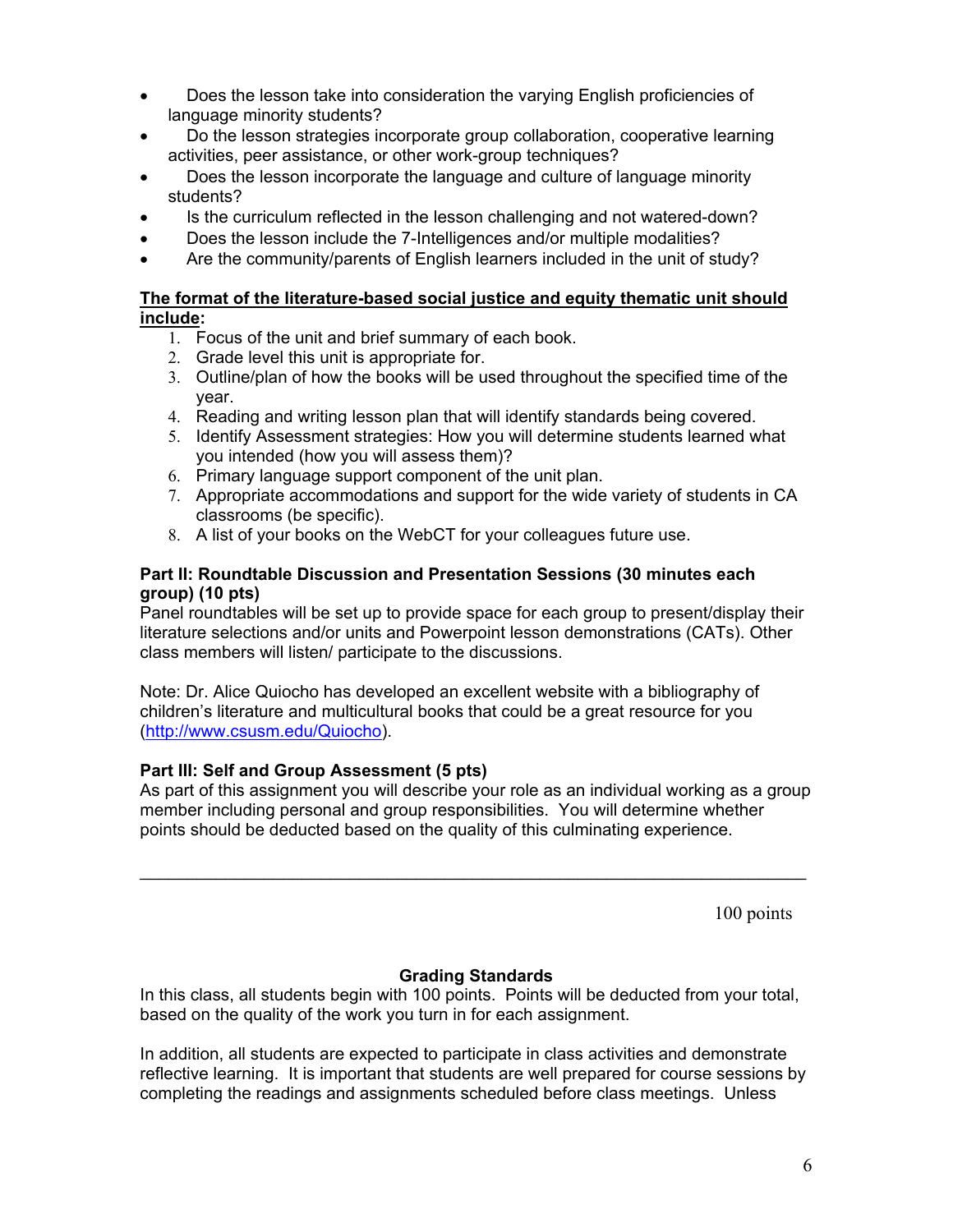otherwise negotiated with the instructor, all assignments are to be submitted to **WebCT Assignments** on the due date. **Assignments not submitted on due date will lose 10% of earned credit per day.** Assignments should be typed and double-spaced. Hard copies of assignments will be student or peer evaluated and turned in at the end of the semester in a final learning portfolio due **Friday October 22nd.**

The following grading scale will be used with the points students have remaining at the end of class:

| 93-100%A        |  |
|-----------------|--|
| 90-92%A-        |  |
| 88-89%B+        |  |
| 83-87%B         |  |
| 80-82%B-        |  |
| <u>75-79%C+</u> |  |
|                 |  |
| 70-71C-         |  |
| 60-69%D         |  |
| 59% and belowF  |  |

*Note: Students are reminded that the College requires completion of this course with a C+ or higher.*

### **All University Writing Requirement**

Writing requirements for this class will be met as described in the assignments above. Every course at the university, including this one, must have a writing requirement of at least 2500 words. TPE reflection will count toward this requirement.

#### **CSUSM Academic Honesty Policy**

"Students will be expected to adhere to standards of academic honesty and integrity, as outlined in the Student Academic Honesty Policy. All written work and oral assignments must be original work. All ideas/materials that are borrowed from other sources must have appropriate references to the original sources. Any quoted material should give credit to the source and be punctuated with quotation marks.

Students are responsible for honest completion of their work including examinations. There will be no tolerance for infractions. If you believe there has been an infraction by someone in the class, please bring it to the instructor's attention. The instructor reserves the right to discipline any student for academic dishonesty in accordance with the general rules and regulations of the university. Disciplinary action may include the lowering of grades and/or the assignment of a failing grade for an exam, assignment, or the class as a whole."

#### **OTHER CONSIDERATIONS**

# *NOTE: THE PROFESSOR RESERVES THE RIGHT TO CHANGE, ADD TO, OR DELETE ANY MATERIAL FROM THE COURSE.*